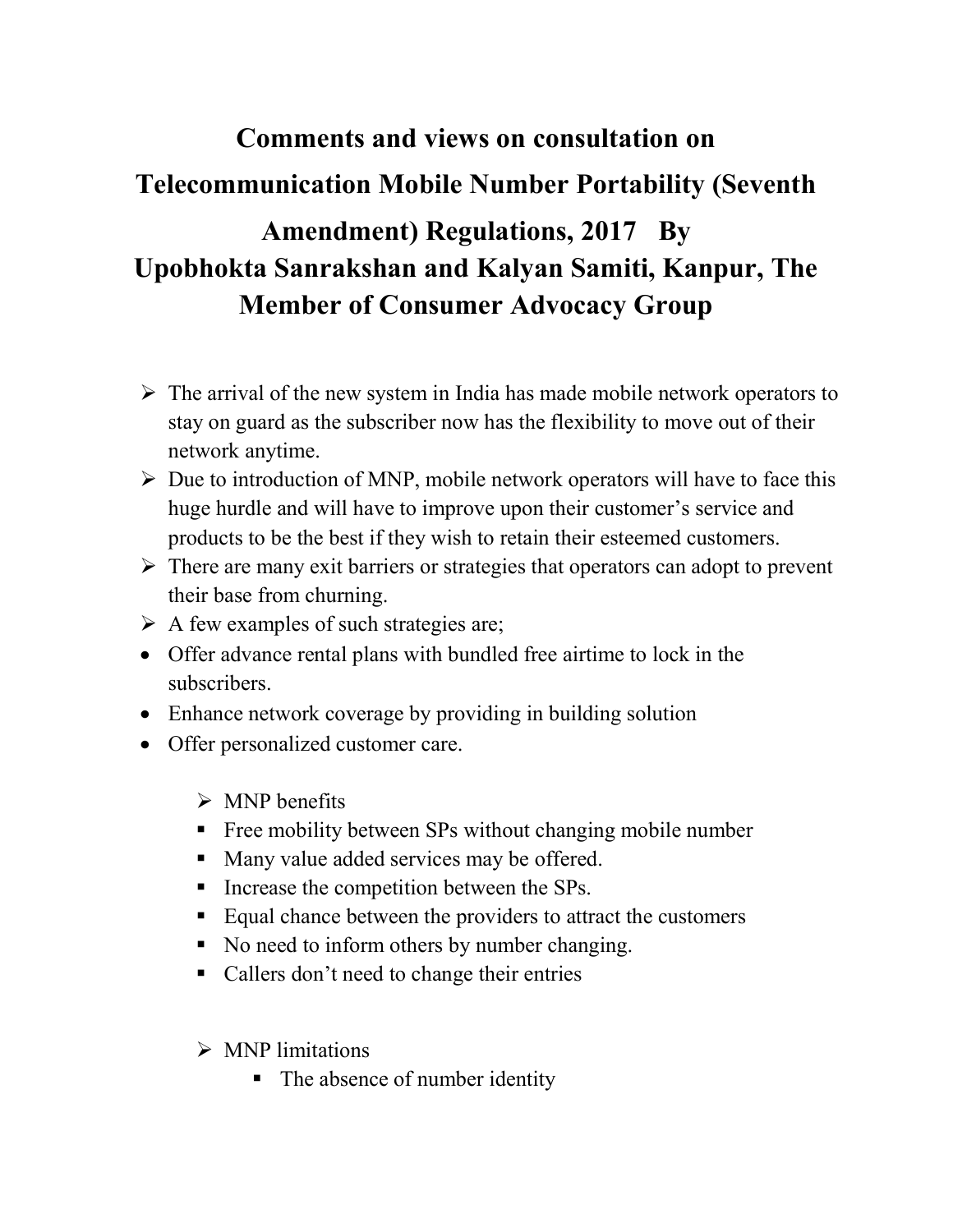- The loss of unconsumed account after porting.
- Waiting time before porting may be long.
- Increase the renovation and marketing cost.
- The need for changing mobile handset when changing to the mobile technology.
- Subscriber must wait for a lock in period before switching again.
- $\triangleright$  MNP challenges
	- Call routing costs
	- Data transmission
	- Porting time
	- **Subscriber sensibility**
	- Simplicity
- Facility of MNP was launched in Haryana service area on 25th November 2010 on pilot basis and the same was extended to the entire country on 20th January 2011.
- $\triangleright$  Initially, the MNP facility was available within the licensed service area only.
- $\triangleright$  However, in accordance with the provisions contained in the National Telecom Policy- 2012 regarding "One Nation – Full Mobile Number Portability", full MNP was implemented i.e. 3rd July 2015. Presently, there is no mechanism available with the RO to verify the content and status of expiry date of UPC. Therefore, it is proposed that a process may be added to the existing MNP process wherein content of UPC and date of validity of UPC along with the mobile number are shared by DO with respective MNP Clearing House (MCH). The RO sends verification request containing the mobile number and UPC to the MCH who in turn shall respond back instantly to RO conveying acceptance or rejection of the porting request on the basis of the content and date of validity of the UPC, generated for the particular mobile number. The porting application will be submitted to MCH only after UPC is cleared by MCH.